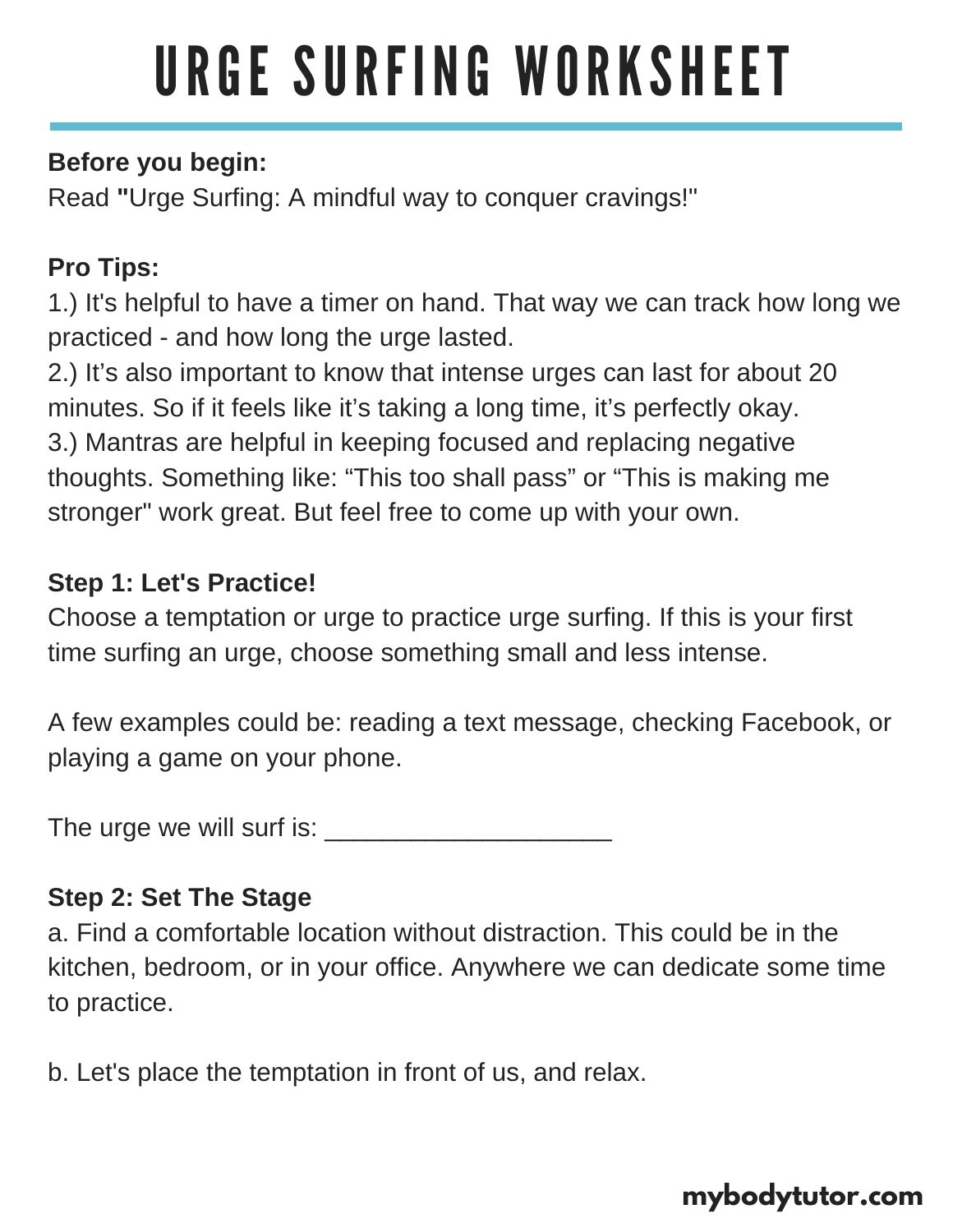## URGE SURFING WORKSHEET

#### **Continued:**

#### **Step 3. Now sit back and simply observe.**

The goal is to be completely mindful and focus intently on what we're feeling right now.

- What's going on with our senses?
- What do you see or hear?
- What does the temperature of the room feel like?
- What kind of thoughts are you're having?

Focus on your breath as you feel the urge begin to rise.

The idea is to be present and mindful and experience the urge – but not act on it.

Imagine yourself as a surfer, riding a wave as the urge builds.

Bonus points if you can pinpoint the exact moment when the urge hits its peak.

The momentum may feel like there's no end. That it will keep rising, but just like a roller coaster climbs and climbs, it eventually hits a peak and falls.

Ride the urge until it subsides. Even if it takes some time, it's okay!

#### **[mybodytutor.com](https://www.mybodytutor.com/)**